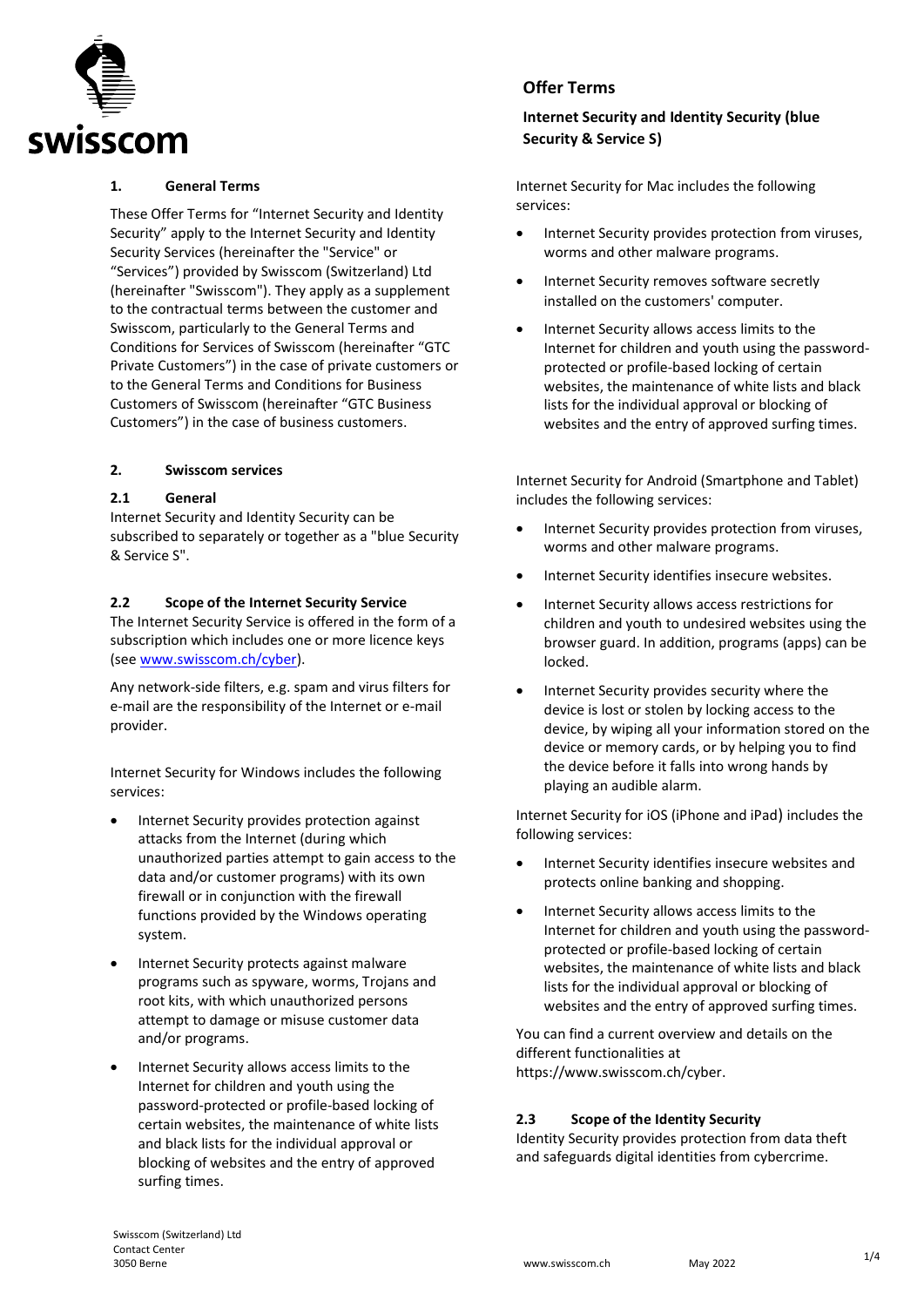

- Up to 10 e-mail addresses can be monitored for suspicious activity.
- The personal data linked with the e-mail addresses (e.g. e-mail address, usernames, passwords, identity card number, credit card numbers) are monitored constantly.
- In case of data theft or misuse of the data linked to the e-mail address, the customer is proactively alerted and immediately receives instructions for minimizing the harm.
- A password manager stores passwords securely in a safe which offers a synchronisation feature for all devices.
- The password manager also assists in creating strong passwords. Only one master password is needed.

#### **2.4 Updates**

With Internet Security, the components of the Services required for the detection of viruses and other malware programs are continuously updated automatically in order to offer the customer the greatest possible security with minimal restrictions regarding the usage of online services.

Identity Security also requires updates to the application. These updates are independent of the detection and alerting of disclosed or stolen private data.

The customer is also provided with new versions of the corresponding software at no charge.

#### **2.5 Fault Receipt and Support**

In case of faults in the basic features of the Services, the Swisscom Help Desk is available to provide support to the customer at no charge.

In case of problems with end devices and private (or, in the case of business customers, internal) infrastructure, support units are available for a fee.

#### **3. Services and Obligations of the Customer**

## **3.1 General Usage Requirements**

A subscription to the Service(s) requires a fixed-line network or mobile subscription with Swisscom and activated access to the Swisscom Customer Center.

## **3.2 System Requirements and Updates**

Usage of the software requires that the end device in question meets the system requirements. A

# **Offer Terms**

# **Internet Security and Identity Security (blue Security & Service S)**

continuously updated overview of the system requirements for Internet Security and Identity Security is published at the Swisscom Portal (https://www.swisscom.ch/cyber).

The use of the full range of services of the respective Service requires that the customer installs all updates during the entire subscription period, uses the respective current version of the software, uses an operating system which meets the current system requirements and continuously keeps it up to date.

When installing a new version of the software, the customer can determine the time of the installation himself - taking into account the effect on the scope of services. A new version of the software can include a change in the system requirements. The customer is obligated to be informed periodically about the system requirements.

## **3.3 Downloading the Software**

The installation of third-party software is to some extend required to make use of the Services. The software is already pre-installed for certain mobile end devices.

Upon activation of the software, the customer concludes a licensing agreement with the software manufacturer, which primarily governs technical issues in dealing with the software.

When necessary, the customer is responsible for the download of the software as well as for the required hardware and software components and computer configurations.

An individual licence is required for every end device to be protected with Internet Security (see item 2.2).

A separate licence is required for every e-mail address or credit card number to be protected with Identity Security (see section 2.3.).

## **3.4 Effects on Other Services**

The customer accepts that certain online services cannot be used or only have limited use as a result of Internet Security and its security settings.

## **4. Prices / Billing**

## **4.1 Prices**

The Swisscom prices and fees currently published at www.swisscom.ch are decisive.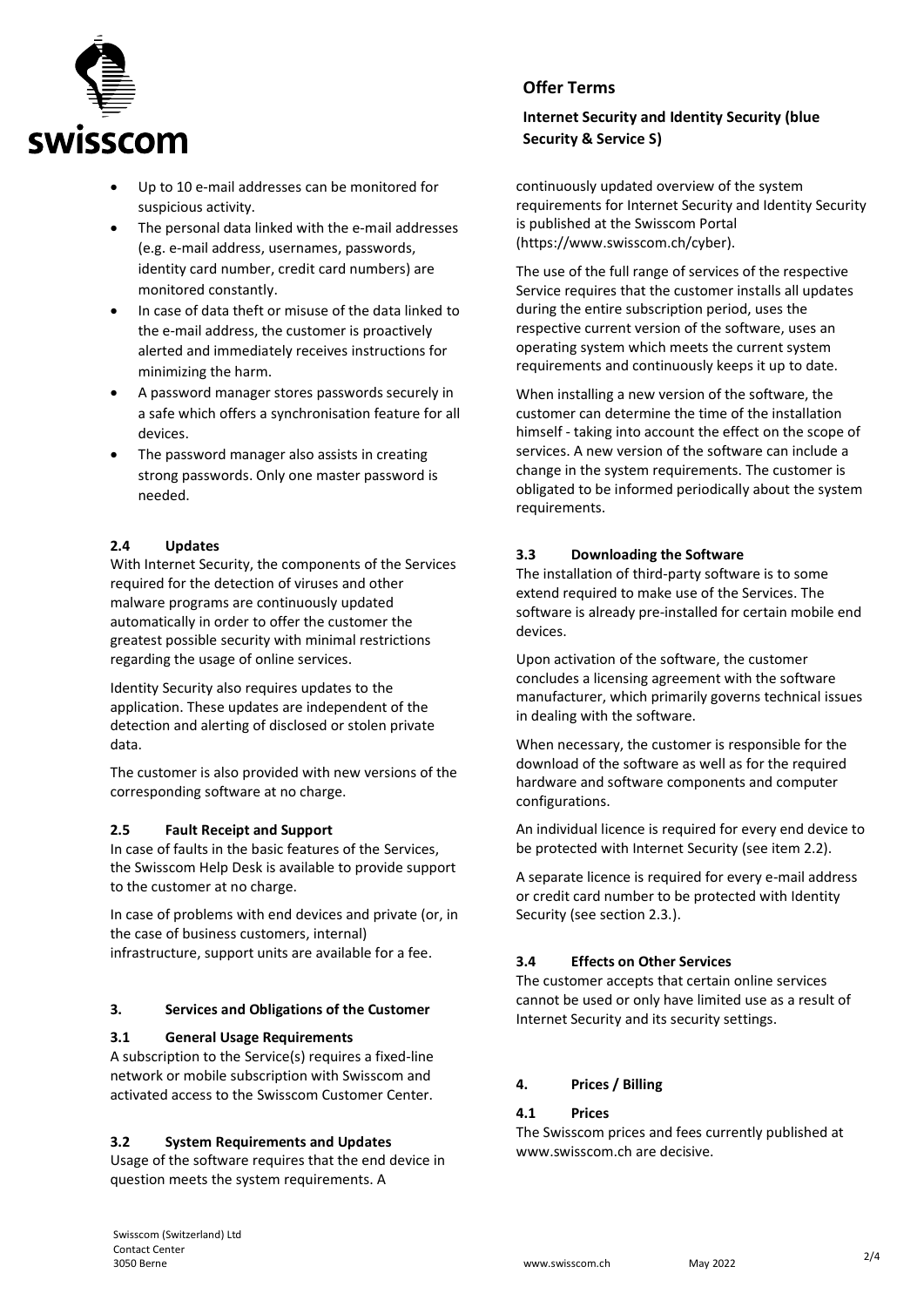

## **4.2 Billing**

Internet Security and Identity Security (or the blue Security & Service Sif both Services are purchased) are billed monthly on the customer's Swisscom invoice.

In the absence of agreements stipulating otherwise, the payment obligation begins with the activation of Services at the Swisscom Customer Center or with other Swisscom ordering systems.

#### **4.3 Payment Arrears**

If the customer has neither paid the invoice by the due date nor justifiably raised objections against doing so, he is immediately in arrears and Swisscom can therefore interrupt the performance of services for all Services to the extent legally possible, adopt other measures to prevent increased damages and/or terminate the Agreement without notice and without compensation.

The provisions on arrears of the GTC Private Customers or GTC Business Customers, as the case may be, apply as a supplement.

#### **5. Data Protection**

The processing of personal data complies generally with Swisscom's Privacy Policy

(www.swisscom.ch/legalaspects) in the case of private customers and with the GTC Business Customers in the case of business customers.

The types of data processing specifically for Internet Security can be found in the "F-Secure SAFE Privacy Policy" (https://www.f-

secure.com/en/legal/privacy/consumer/safe).

The types of data processing specifically for Identity Security can be found in the "F-Secure ID Protection Privacy Policy" (https://www.fsecure.com/en/legal/privacy/consumer/id-protection).

## **6. Intellectual Property**

For the duration of the Agreement, the customer will receive the non-transferable and non-exclusive right to use and utilize the subscribed Service(s). All rights to the intellectual property of Swisscom which exist or result when performing the terms of the Agreement remain with Swisscom or the authorized third party. If the customer violates the intangible property rights of

## **Offer Terms**

# **Internet Security and Identity Security (blue Security & Service S)**

third parties and a claim is asserted against Swisscom as a result, the customer must indemnify Swisscom.

## **7. Warranty**

With the respective Service, Swisscom and the software manufacturer care for the greatest possible security according to the respective state of the art and as part of the scope of Service (see sections 2.2 and 2.3) depending on the service acquired or the operating system.

Swisscom strives to achieve a high level of availability of its Services. As a supplement to the existing contractual terms between Swisscom and the customer, **Swisscom cannot offer any warranty to ensure** that the individual safety functions (see sections 2.2 and 2.3) can provide absolute protection. **Specifically, Swisscom cannot offer any warranty that Identity Security will detect every harmful incident.** 

In addition, **Swisscom grants no warranty**

- for the uninterrupted and fault-free function, the quality and continuous availability of the Services and their individual functionalities.
- for the flawless function of Services on all end devices and in combination with all hardware and software components as well as operating systems;
- for ensuring attacks, third-party access or malware programs do not otherwise negatively impact the use of the other services or cause other damage to the customer;
- for the proper function of the Services on devices which were not purchased from Swisscom or are not on the list of supported devices.

## **8. Liability**

#### **Swisscom cannot assume any liability**

- if damage results or undesired websites are accessible on the protected device despite installed and updated software on the protected device.
- if Identity Security fails to detect a harmful incident, thereby resulting in damage.

**Swisscom excludes any liability - e.g. for damages in the form of data loss, loss of passwords, or any lost profits or subsequent damages - to the extent permitted by law.** Furthermore, Swisscom is not liable for damages resulting from the illegal usage of its